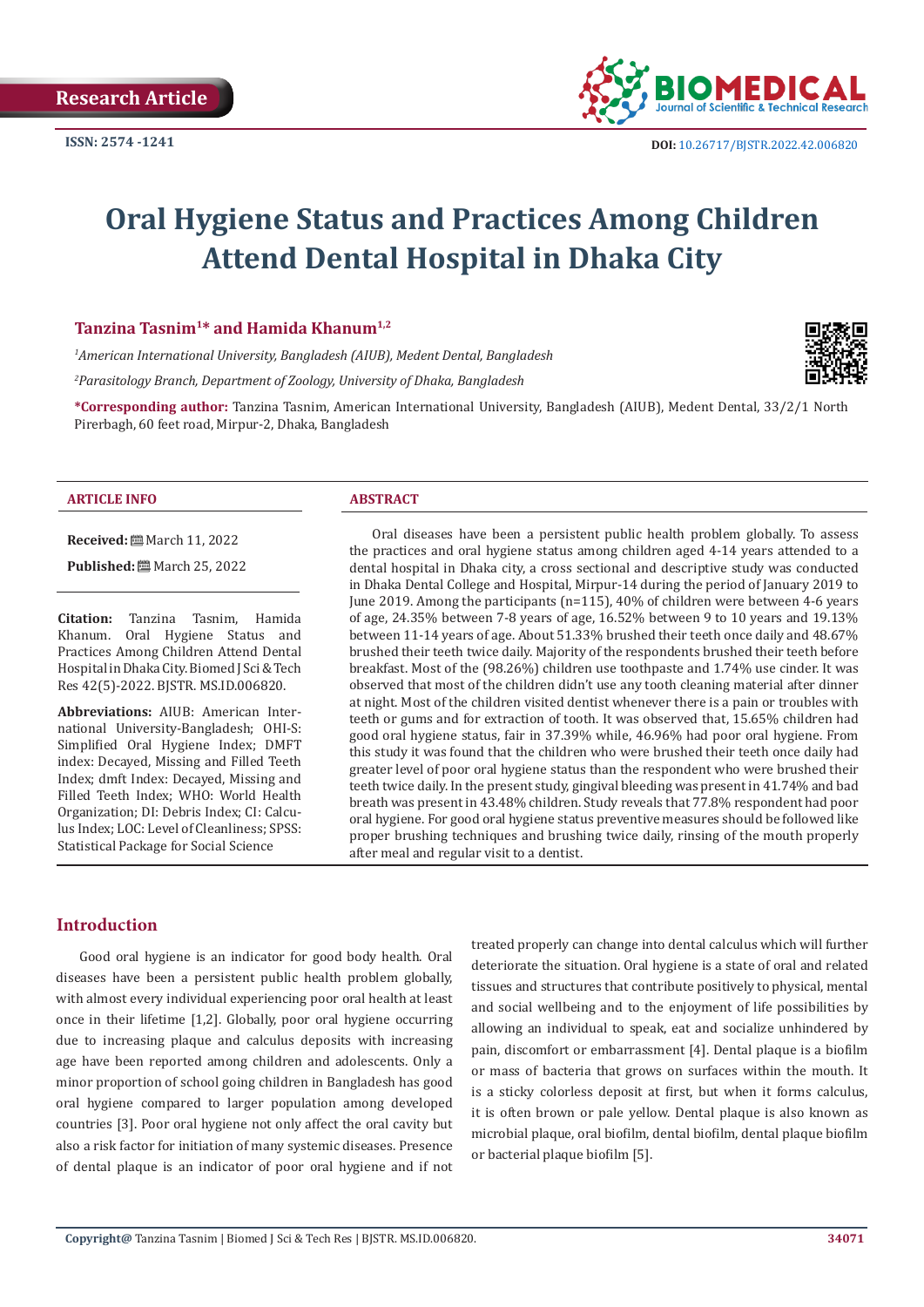| <b>Steps of Plaque</b><br><b>Formation</b> | <b>Description</b>                                                   |
|--------------------------------------------|----------------------------------------------------------------------|
| <b>Association</b>                         | Dental pellicle forms on the tooth (normally on tooth), and provides |
|                                            | bacteria surface to attach                                           |
| <b>Adhesion</b>                            | Within hours, bacteria loosely binds to the pellicle.                |
| <b>Proliferation</b>                       | Bacteria spreads throughout the mouth and begins to multiply.        |
| <b>Microcolonies</b>                       | Microcolonies are formed. Streptococci secrete protective layer      |
|                                            | (slime layer).                                                       |
| <b>Biofilm formation</b>                   | Microcolonies form complex groups with metabolic advantages.         |
| <b>Growth or maturation</b>                | The biofilm develops a primitive circulatory system                  |

Plaque largely is made up of commensal species in the mouth. Dental plaque formations involve an ordered pattern of colonization by many different bacteria like Streptococcus mutans and other anaerobes include Fusobacterium and Actinobacteria which cause dental caries and periodontal diseases. Children who have dental caries in their primary dentition are more likely to have dental caries in permanent dentition. Permanent teeth erupt during the school age years, good dental hygiene and regular attention to dental caries are vital parts of health supervise [5]. Worldwide, approximately 2.3 billion people (32% of the population) have dental caries in their permanent teeth [6]. The WHO estimates that nearly all adults have dental caries at some point in time. In baby teeth it affects about 620 million people or 9% of the population [7]. They have become more common in both children and adults in recent years [8]. The disease is most common in the developed world due to greater simple sugar consumption and less common in the developing world [9]. A previous study reveals that in Bangladesh, children were affected most by dental caries than adults at age of 18 and 35 to 45 years in all socioeconomic groups [10]. The prevalence of dental caries is of great interest for long and is a principal subject of many epidemiological research carried out all over the world [10]. A limited survey was done with children, but real scenario was not reflected in Bangladesh regarding this crucial condition, actual data is not available. According to the health importance of dental caries, the aim of this study is to identify oral hygiene practices pattern and oral hygiene status among children.

# **Methods and Materials**

## **Study Design**

Cross sectional descriptive study was carried out. The study was conducted in Dhaka Dental College and Hospital, Mirpur-14. The study was conducted during the period of January 2019 to June 2019. The study population consisted of child patient whose age was 4 to 14 years, came for examination and treatment purpose in Dhaka dental college and hospital. Data was checked for the completeness and consistency on daily basis of data collection and then coded and recoded, entered in SPSS, MS-Excel, Epi-info was used.

# **Measurement of Dental Caries, Oral Hygiene Status and Gum Bleeding**

Dental Caries: Using the decayed missing and filled teeth (dmft) index for primary (4-5years) and early mixed (6-10years) and Decayed, Missing and Filled Teeth (DMFT) index for permanent dentitions. A tooth was considered decayed when there was frank carious cavities on any surface of the tooth. A tooth was as classified missing in the index if it was extracted due to caries.

## **Oral Hygiene Status**

Using the Simplified Oral Hygiene Index (OHI-S) of Greene and Vermillon. The oral hygiene of each child was classified as 'good' when the OHI-S score was 0 to 0.06, 'fair' when it was 0.07 to 1.89 and 'poor' when it was 1.9 to 3. The criteria described by GREEN & VERMILLION, 1960 and 1964 were selected. Calculus was excluded. For the ages 4 to 6 years selected labial surfaces of the 54, 61, 82 and the lingual surface of 75. For the mixed dentition added the labial surface of 26 and the lingual surface of 46 [11]. Gingival bleeding: Gum bleeding was measured by slightly probing along with gingival sulcus. After probing it was resulted according to presence and absence of bleeding.

## **Ethical Issues**

The approval letter for the conduction of research on specified topic was taken from the AIUB and Dhaka Dental Hospital. Informed consent was taken from each respondent, that was included objective of the study, time duration, privacy and confidentiality of information taken and information about participant can withdraw anytime.

# **Results**

## **Socio-Demographic Factors**

The purpose of the study was to find out practices and oral hygiene status among the children who were aged between 4 to 14 years. The present observation reveals that 40% of children were between 4-6 years of age, 24.35% between 7-8 years of age, 16.52% between 9 to 10 years and 19.13% between 11-14 years of age. Among the total study participants, there were 52.17%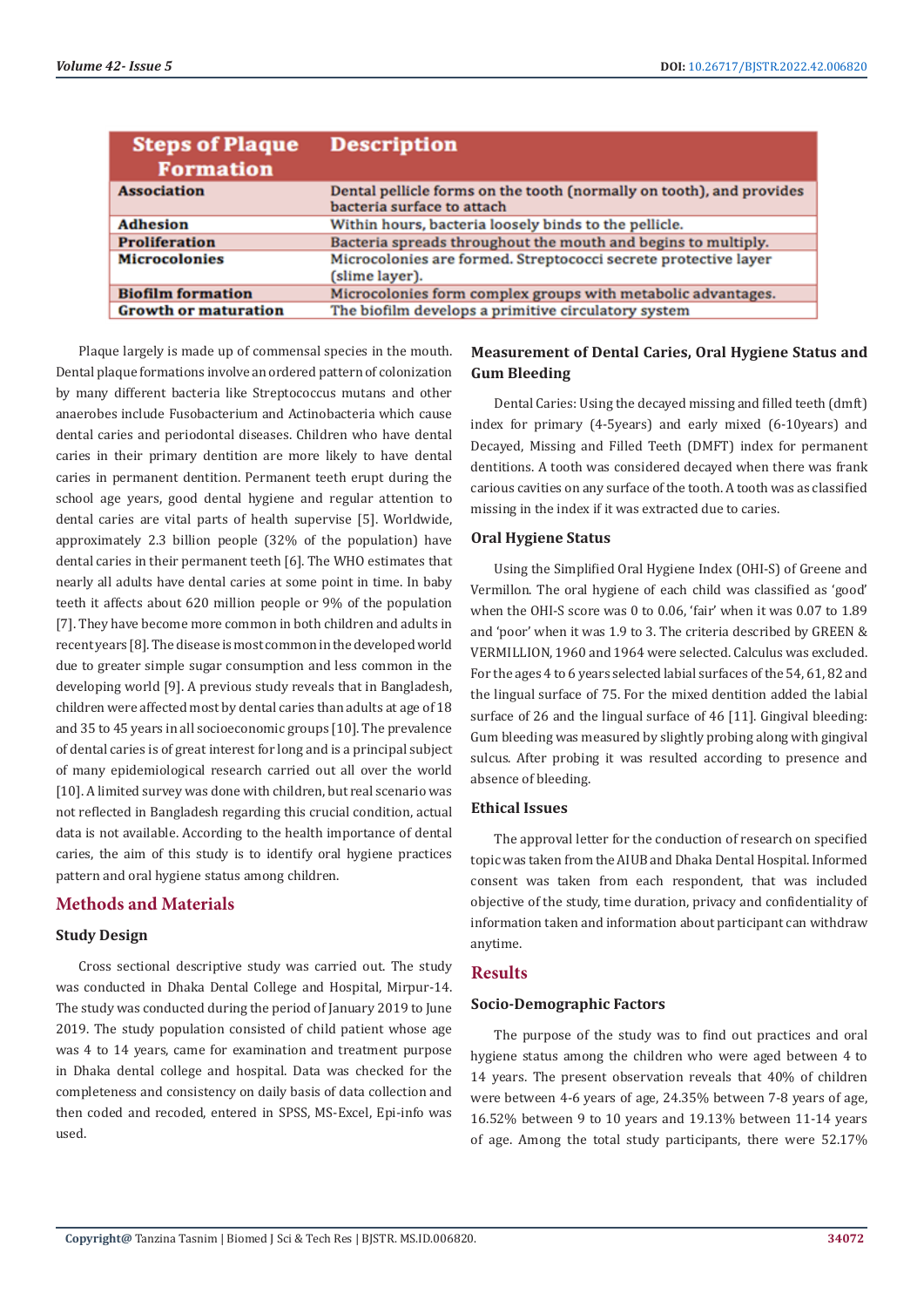male respondents and 47.83% female respondents. In the present investigation, among 4 to 6 years children 21.74% was male and 18.26% was female, among 7 to 8 years children 12.17% was male

and 12.17% was female, among 9 to 10 years children 10.43% was male and 6.09% was female and among 11 to 14 years children 7.83 was male and 11.3 was female (Figure 1).



**Figure 1:** Distribution of the respondents according to their age and gender.

# **Educational Level of the Children**

In the present study, 26.09 percent were preschool going, 13.91 percent of respondents had education from play to class 1, 30.91 percent of respondents have education from class 2 to class 5 and 29.57 percent of respondents have education from class 6 to class 8 Table 1. Out of the 115 children 51.33% brushed their teeth once daily and 48.67% brushed their teeth twice daily (Figure 2).



**Figure 2:** Habit of daily tooth brushing.

| <b>Educational status</b> | <b>Frequency</b> | Percentage |
|---------------------------|------------------|------------|
| Preschool going           | 30               | 26.09      |
| Play to class 1           | 16               | 13.91      |
| Class 2 to class 5        | 35               | 30.43      |
| Class 6 to class 8        | 34               | 29.57      |
| Total                     | 115              | 100        |

# **Table 1:** Distribution of the children by their educational status.

## **Factors Related to Oral Hygiene Practices**

It was observed that, 41.74% respondents brushed their teeth before breakfast, 6.09% brushed their teeth after breakfast, 1.74% brushed their teeth before meal at night, 1.74% brushed their teeth after meal at night, and 39.13% brushed their teeth before

breakfast and after meal at night and 9.57% brushed their teeth after breakfast and after meal at night Table 2. Study shows that 98.26% respondents use toothbrush for brushed their teeth, 0% use Neem stick for brushed their teeth and 1.74% use finger for brushed their teeth (Figure 3). This study Table 3 reveals that 2.61% respondents changed their toothbrush after 1 to 2 months, 39.13% changed their toothbrush every 3 months, 24.35% changed their toothbrush every 4 months, 14.78% changed their toothbrush every 5 months, 15.65% changed their toothbrush every 6 months and 3.48% were lost their toothbrush within 1 month Table 3. Table 4 reveals that 0% respondents used mouthwash, 0% used floss, 0% used toothpick, 40% did simple gurgle after dinner at night and 60% used nothing Table 4.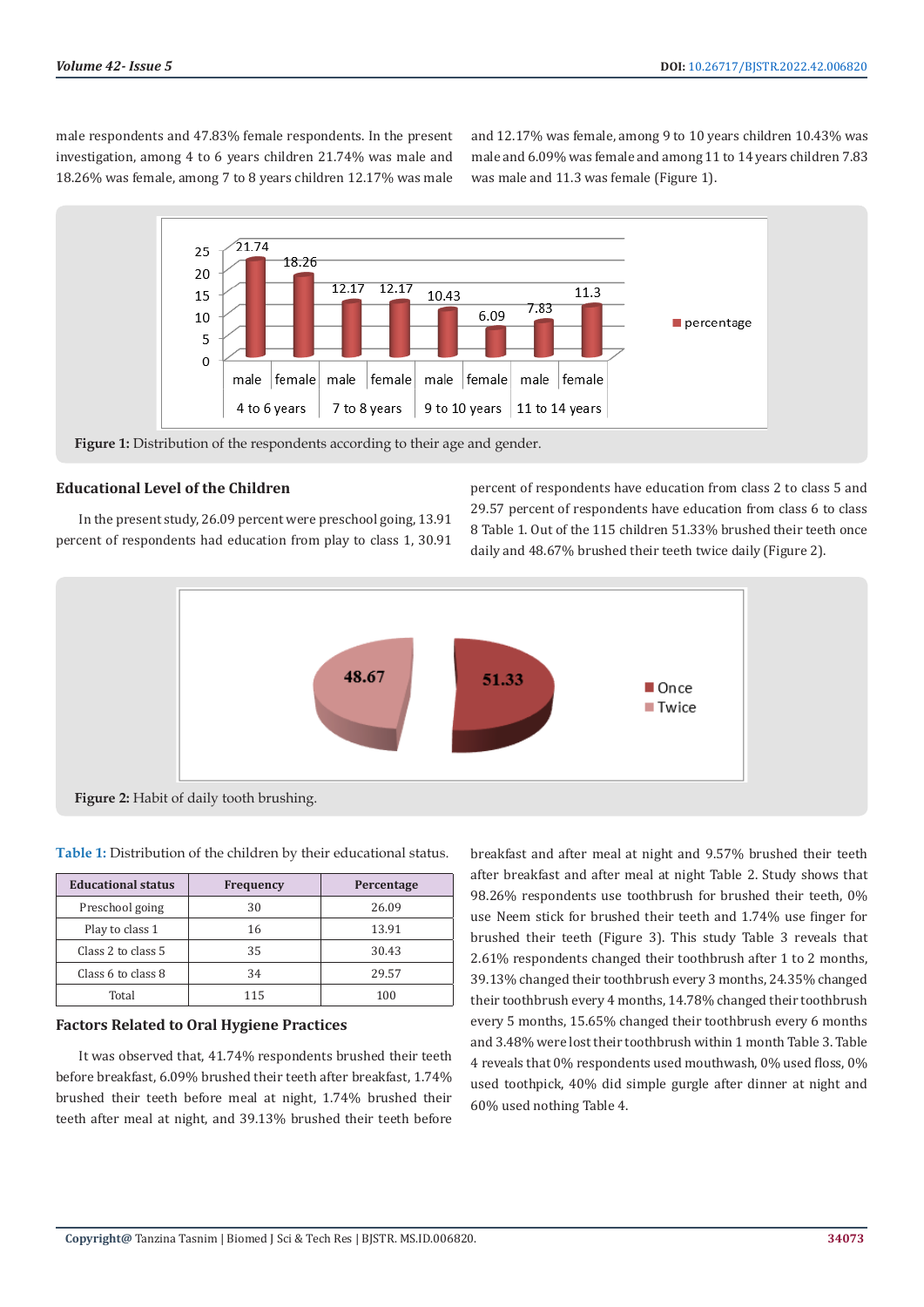**Table 2:** Time schedule of tooth brushing.

| When do you brush your teeth?            | <b>Frequency</b> | Percentage |
|------------------------------------------|------------------|------------|
| Before breakfast                         | 48               | 41.74      |
| After breakfast                          |                  | 6.09       |
| Before meal at night                     |                  | 1.74       |
| After meal at night                      |                  | 1.74       |
| Before breakfast and After meal at night | 45               | 39.13      |
| After breakfast and After meal at night  | 11               | 9.57       |
| Total                                    | 115              | 100        |

**Table 3:** Duration of toothbrush changing.

| How frequently you change your toothbrush? | Frequency | Percentage |
|--------------------------------------------|-----------|------------|
| After 1 to 2 months                        |           | 2.61       |
| Every 3 months                             | 45        | 39.13      |
| Every 4 months                             | 28        | 24.35      |
| Every 5 months                             | 17        | 14.78      |
| Every 6 months                             | 18        | 15.65      |
| lost toothbrush within 1 month             | 4         | 3.48       |
| Total                                      | 115       | 100        |

**Table 4:** Material used for clean teeth after dinner at night.

| Which of the following product you use after your dinner at night? | Frequency | Percentage |
|--------------------------------------------------------------------|-----------|------------|
| Mouthwash                                                          |           |            |
| <b>Floss</b>                                                       |           |            |
| Toothpick                                                          |           |            |
| Simple gurgle                                                      | 46        | 40         |
| Nothing                                                            | 69        | 60         |
| Total                                                              | 115       | 100        |





#### **Factors Related to Visit to a Dentist**

It was found that, 70.43% children visited dentist that day has also visited earlier and 29.57% visited for the first time. Study shows that out of the 81 children who visited dentist that day has also visited earlier 14.81% visited dentist regularly, 66.67% visited whenever there is a problem and 18.52% answered don't know. It

was observed that out of 115 children the oral hygiene status was good in 15.65%, oral hygiene status was fair in 37.39% and 46.96% had poor oral hygiene status Table 5. Study shows that out of 115 children, dental caries was present in 92.17% of them .Out of 115, children 46 were 4 to 6 years children and among 4 to 6 years children total decayed (d), Missing (m), and filled (f), Teeth (t) was 215 which indicated dmft index 4.67, 28 were 7 to 8 years children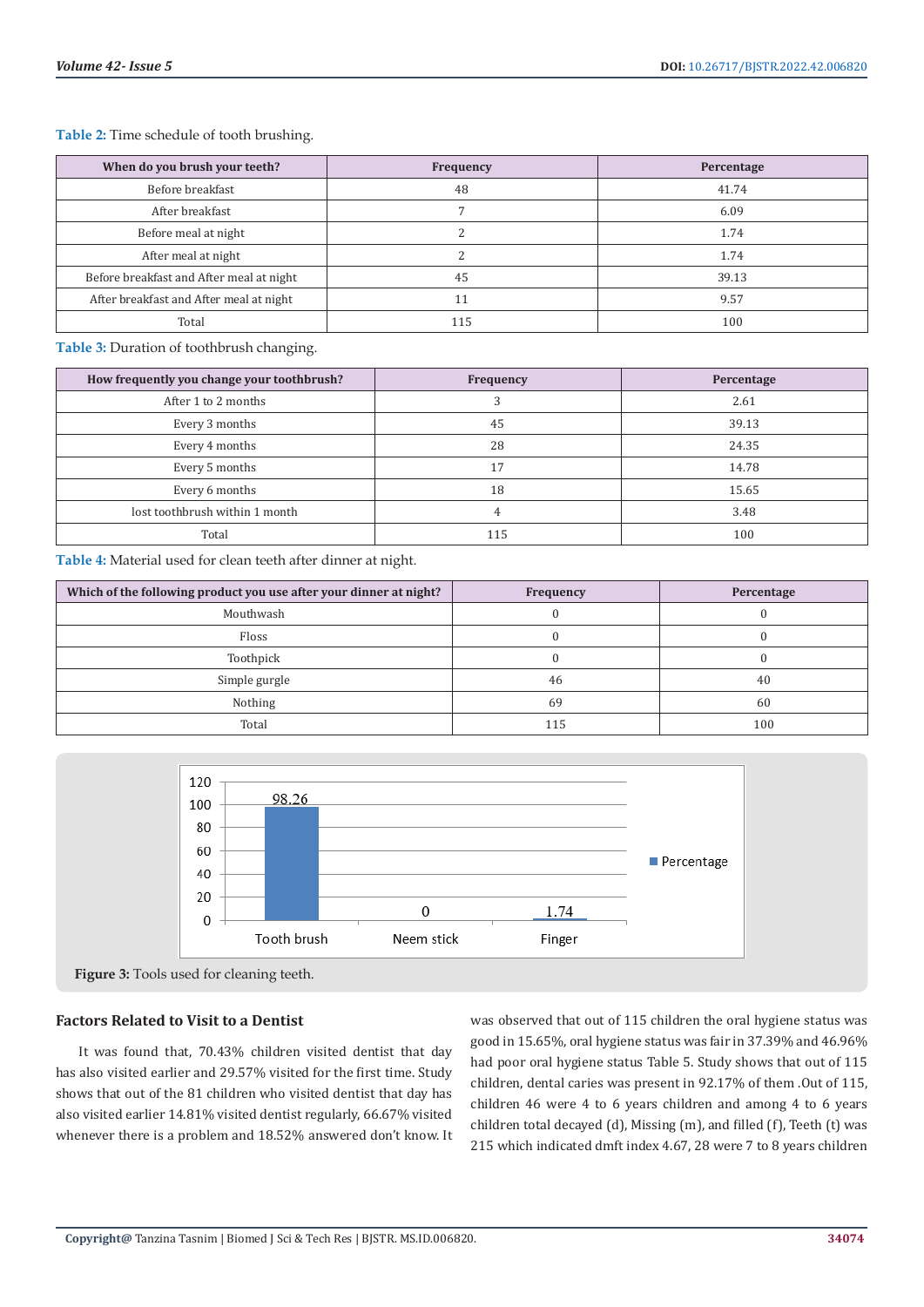and among 7 to 8 years children total decayed (d), Missing (m), and filled (f), Teeth (t) was 151 which indicated dmft index 5.39, 19 were 9 to 10 years children and among 9 to 10 years children total decayed (d), Missing (m), and filled (f), Teeth (t) was 84 which indicated dmft index 4.42 and there were 22 children between 11

to 14 years of age and among them total Decayed (D), Missing (M), Filled (F), Teeth (T) was 63 which indicated DMFT index 2.86. the total mean dmft among age between 4 to 9 years was 4.84 and total mean DMFT was 2.86 Table 6.

**Table 5:** Distribution of the respondents according to oral hygiene status.

| <b>Oral Hygiene Status</b> | <b>Frequency</b> | Percentage |
|----------------------------|------------------|------------|
| Good                       | 18               | 15.65      |
| Fair                       | 43               | 37.39      |
| Poor                       | 54               | 46.96      |
| Total                      | 115              | 100        |

**Table 6:** Mean dmft/ DMFT of the study population according to age group.

| Age group                |                 | dmft index                      |      |                          | <b>DMFT</b> index        |  |  |
|--------------------------|-----------------|---------------------------------|------|--------------------------|--------------------------|--|--|
|                          | No. of children | <b>Total dmft</b><br>dmft index |      | <b>Total DMFT</b>        | <b>DMFT</b> index        |  |  |
| 4-6 years                | 46              | 215                             | 4.67 | $\overline{\phantom{a}}$ | $\overline{\phantom{a}}$ |  |  |
| 7-8years                 | 28              | 151                             | 5.39 | $\overline{\phantom{0}}$ | $\overline{\phantom{a}}$ |  |  |
| 9-10years                | 19              | 84                              | 4.42 | $\overline{\phantom{0}}$ | $\overline{\phantom{a}}$ |  |  |
| $11-14$ years            | 22              |                                 | -    | 63                       | 2.86                     |  |  |
| Total                    | 115             |                                 |      |                          |                          |  |  |
| Total mean dmft = $4.84$ |                 |                                 |      |                          |                          |  |  |
| Total mean DMFT = 2.86   |                 |                                 |      |                          |                          |  |  |

In Figure 4, it was observed from the figure that among 4 to 6 years children the oral hygiene status was good in 11.31%, fair in 13.04%, good in 15.65%, among 7 to 8 years children the oral hygiene status was good in 1.8%, fair in 12.17% and poor in 10.43%, among 9 to 10 years children the oral hygiene status was good in 1.7%, fair in 6.09% and poor in 8.7% and among 11 to 14 years children the oral hygiene status was good in 0.87%, fair in 6.09% and poor in 12.7%. The study reveals that out of 60 male respondents 20.0% had good oral hygiene status, 40.0% had fair and 40.0% had poor oral hygiene status and out of 55 female respondents 10.9% had fair, 34.5% had and 54.5% had poor oral hygiene status (p>0.05). Therefore, there was no statistically significant relationship between gender and oral hygiene status Table 7. Study reveals that 57.6% respondents who brushed their teeth once daily had poor

oral hygiene status and 35.7% respondents who brushed their teeth twice daily poor oral hygiene status (p<0.05) (Figures 5 & 6). So, the respondent who were brushed their teeth once daily had greater level of poor oral hygiene status than the respondent who were brushed their teeth twice daily. Therefore, there was statistically significant relationship between frequency of daily tooth brushing habit and oral hygiene status Table 8. Study reveals that 77.8% respondent who had poor oral hygiene status bad breath was present and bad breath was absent in 22.2% respondent who had poor oral hygiene status (p<0.05). So, the respondent who had bad breath oral hygiene status was poor. Therefore, there was statistically significant relationship between oral hygiene status and bad breath Table 9.



**Figure 4:** Distribution of the respondents according to their age group and oral hygiene status.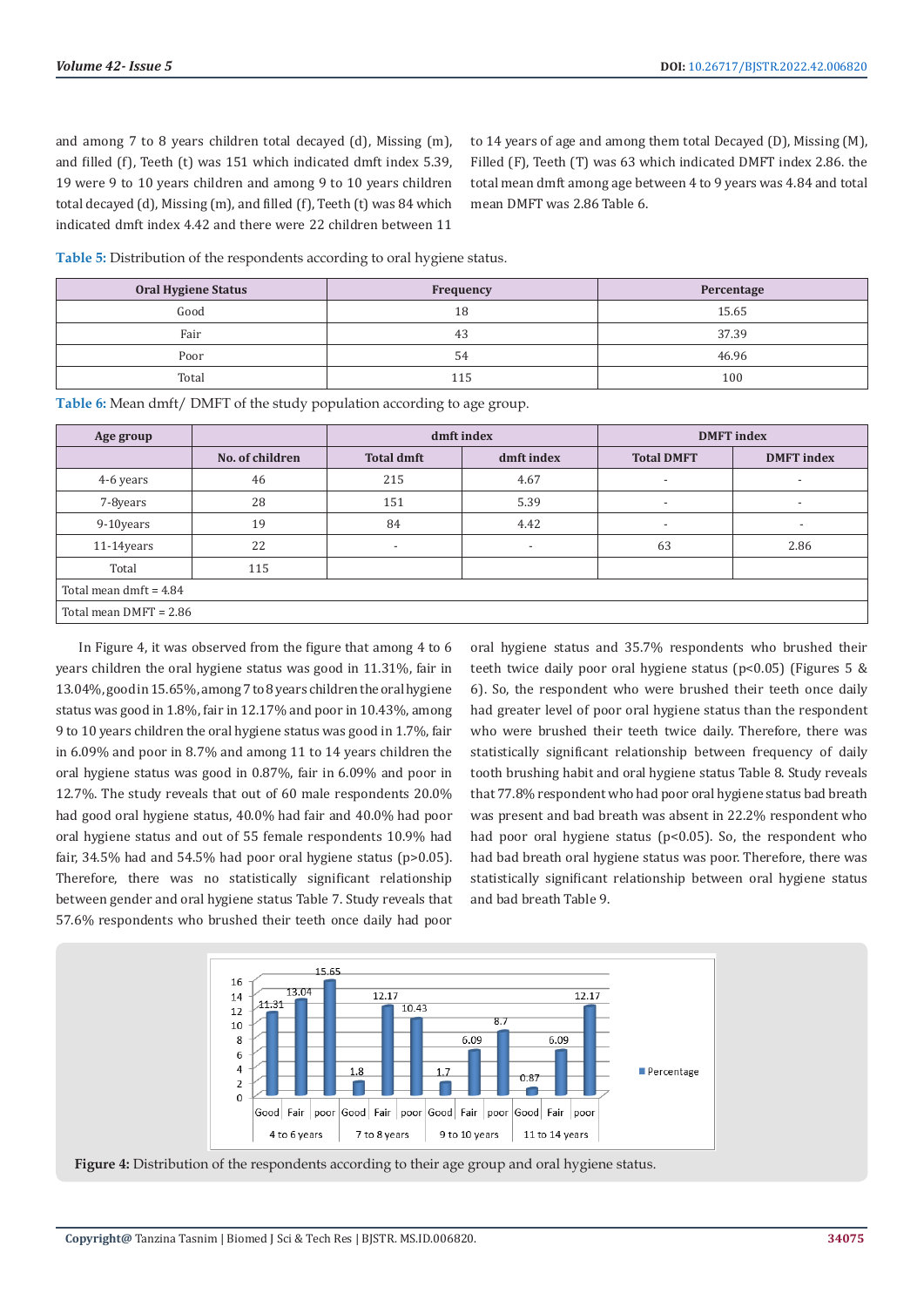| <b>Steps of Plaque</b><br><b>Formation</b> | <b>Description</b>                                                                                 |
|--------------------------------------------|----------------------------------------------------------------------------------------------------|
| <b>Association</b>                         | Dental pellicle forms on the tooth (normally on tooth), and provides<br>bacteria surface to attach |
| <b>Adhesion</b>                            | Within hours, bacteria loosely binds to the pellicle.                                              |
| <b>Proliferation</b>                       | Bacteria spreads throughout the mouth and begins to multiply.                                      |
| <b>Microcolonies</b>                       | Microcolonies are formed. Streptococci secrete protective layer<br>(slime layer).                  |
| <b>Biofilm formation</b>                   | Microcolonies form complex groups with metabolic advantages.                                       |
| <b>Growth or maturation</b>                | The biofilm develops a primitive circulatory system                                                |

**Figure 5.**



**Table 7:** Relationship between gender and oral hygiene status.

| Gender |      | <b>Oral Hygenic Status</b> |        |        | <b>Total</b> |            | P Value |
|--------|------|----------------------------|--------|--------|--------------|------------|---------|
|        |      | Good                       | Fair   | Poor   |              | Chi Square |         |
|        | N    | 12                         | 24     | 24     | 60           |            |         |
| Male   | $\%$ | 20.00%                     | 40.00% | 40.00% | 100%         | 3.036      | 0.219   |
| Female | N    | 6                          | 19     | 30     | 55           |            |         |
|        | $\%$ | 10.90%                     | 34.50% | 54.50% | 100%         |            |         |
|        | N    | 18                         | 43     | 54     | 115          |            |         |
| Total  | $\%$ | 15.70%                     | 37.40% | 47.00% | 100%         |            |         |

**Table 8:** Relationship between frequency of daily tooth brushing and oral hygiene status.

| Daily Tooth<br><b>Brushing Habit</b> |      | <b>Oral Hygiene Status</b> |        |        |              |            |         |
|--------------------------------------|------|----------------------------|--------|--------|--------------|------------|---------|
|                                      |      | Good                       | Fair   | Poor   | <b>Total</b> | Chi Square | P Value |
|                                      | N    |                            | 20     | 34     | 59           |            |         |
| Once                                 | $\%$ | 8.50%                      | 33.90% | 57.60% | 100%         | 7.321      | 0.026   |
| Twice                                | N    | 13                         | 23     | 20     | 56           |            |         |
|                                      | $\%$ | 23.20%                     | 41.10% | 35.70% | 100%         |            |         |
|                                      | N    | 18                         | 43     | 54     | 115          |            |         |
| Total                                | $\%$ | 15.70%                     | 37.40% | 47.00% | 100%         |            |         |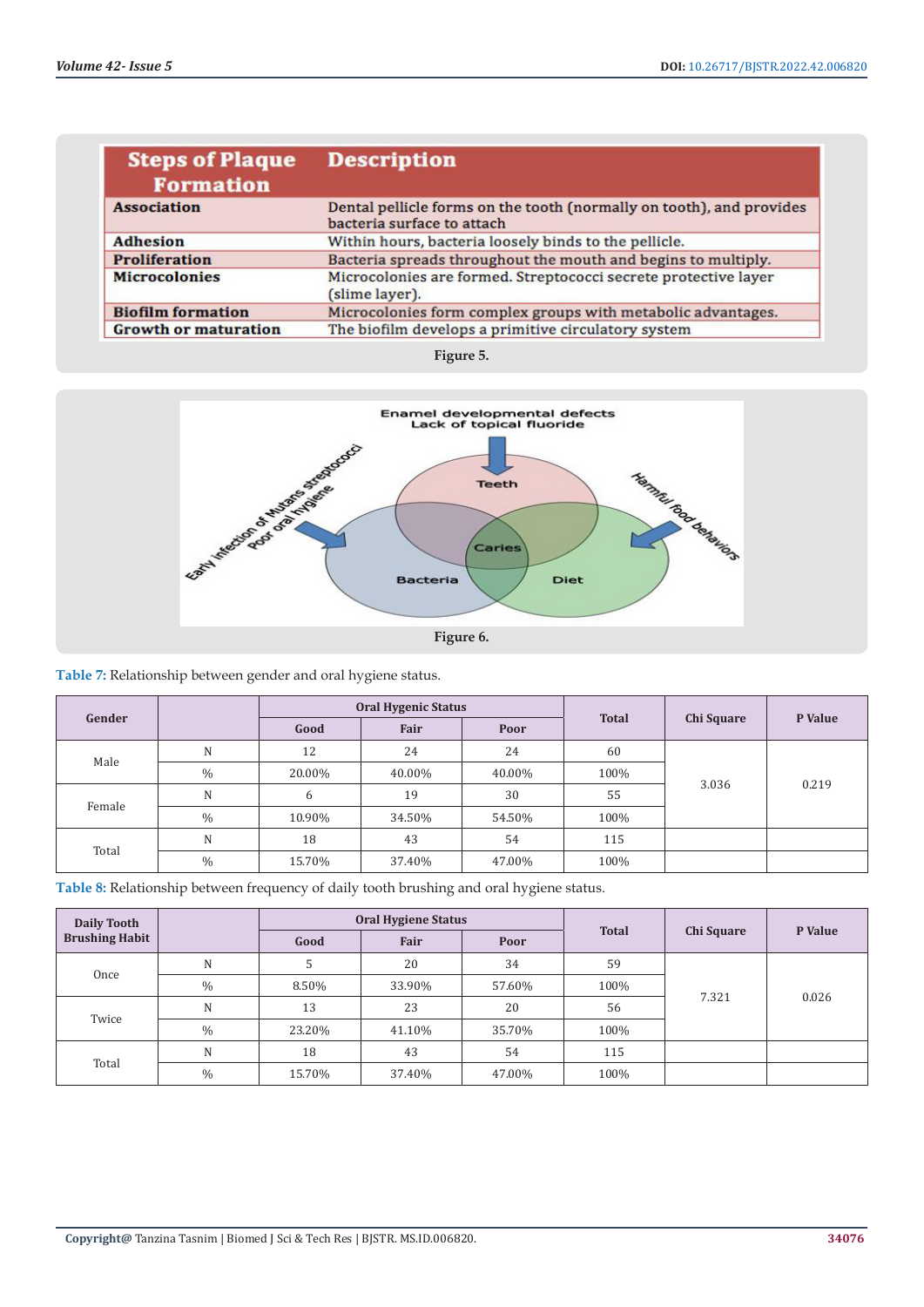| Oral Hygiene<br><b>Status</b> |      | <b>Bad breath</b> |        | <b>Total</b> | Chi Square | P Value |  |
|-------------------------------|------|-------------------|--------|--------------|------------|---------|--|
|                               |      | Present           | Absent |              |            |         |  |
| Good                          | N    | $\mathbf{0}$      | 18     | 18           |            |         |  |
|                               | $\%$ | $0.00\%$          | 100%   | 100%         | 50.523     | 0.00    |  |
| Fair                          | N    | 8                 | 35     | 43           |            |         |  |
|                               | $\%$ | 18.60%            | 81.40% | 100%         |            |         |  |
| Poor                          | N    | 42                | 12     | 54           |            |         |  |
|                               | $\%$ | 77.80%            | 22.20% | 100%         |            |         |  |
|                               | N    | 50                | 65     | 115          |            |         |  |
| Total                         | $\%$ | 43.50%            | 56.50% | 100%         |            |         |  |

**Table 9:** Relationship between oral hygiene status and bad breath.

## **Discussion**

Dental caries is a multi-factorial microbial infectious disease characterized by demineralization of inorganic and destruction of the organic substances of the tooth. Complications may include inflammation of the tissue around the tooth, tooth loss, and infection or abscess formation [12]. The cause of caries is acid from bacteria dissolving the hard tissues of the teeth (enamel, dentin and cementum). Simple sugars in food are these bacteria's primary energy source and thus a diet high in simple sugar is a risk factor. If mineral breakdown is greater than build up from sources such as saliva, caries results. Gingivitisis a form of gum disease that happens when plaque, a naturally occurring sticky film containing bacteria, builds up on teeth and causes the inflammation of the surrounding gum tissue. Plaque produces toxins that irritate the gums [13]. The most common form of gingivitis, termed plaque-induced gingivitis is reversible with good oral hygiene; however, without treatment, gingivitis can progress to periodontitis, in which the inflammation of the gums results in tissue destruction and bone re-absorption around the teeth, ultimately lead to tooth loss [14]. Lack of awareness about the dental disease and proper treatment facilities are the main cause of poor dental condition [15,16]. Dental caries and periodontal disease are still the most important problems that are frequently seen and observed among children attending to the dental hospitals [17].

Factors related to oral hygiene practices: And it is evident in some study that most of the children brushed their teeth once daily and mainly brushed their teeth before breakfast [3,15]. According to American dental association the ideal tooth brushing time is 2 minutes and 2 times daily after breakfast and after meal. In the present study 98.26% respondents use toothbrush for brushed their teeth, 0% use neem stick for brushed their teeth and 1.74% use finger for brushed their teeth. 98.26% respondents use toothpaste for brushed their teeth, 1.74% use cinder for brushed their teeth and 0% use toothpowder for brushed their teeth. It was observed that most of the respondents didn't use any tooth cleaning material

after dinner at night only 40% respondent did simple gurgle at night after dinner.

#### **Association**

Lack of maintenance of proper oral hygiene practices are mainly responsible for poor oral hygiene status. In this study out of 115 children gingival bleeding was present in 41.74% and absent in 58.26%. Therefore, there was statistically significant relationship between oral hygiene status and parents' total monthly income of the respondent. In India a study found that lower grade participants had poor oral hygiene status compared to higher grade participants [18]. Out of 60 male respondents, 20.0% had good oral hygiene status, 40.0% had fair and 40.0% had poor oral hygiene status and out of 55 female respondents 10.9% had fair, 34.5% had and 54.5% had poor oral hygiene status (p>0.05) [19- 22]. Therefore, there was no statistically significant relationship between gender and oral hygiene status. Respondents (57.6%) who brushed their teeth once daily had poor oral hygiene status and 35.7% respondents who brushed their teeth twice daily poor oral hygiene status (p<0.05). So, the respondent who were brushed their teeth once daily had greater level of poor oral hygiene status than the respondent who were brushed their teeth twice daily. Therefore, there was statistically significant relationship between frequency of daily tooth brushing habit and oral hygiene status [23-28]. Majority respondent (77.8%) who had poor oral hygiene status, had bad breath was present and bad breath was absent in 22.2% respondent who had poor oral hygiene status ( $p<0.05$ ). So, the respondent who had bad breath oral hygiene status was poor. Therefore, there was statistically significant relationship between oral hygiene status and bad breath.

## **Conclusion**

The findings have resulted from a cross sectional descriptive study done to assess the practices and oral hygiene status among 115 children aged 4 to 14 years attend to Dhaka Dental College and Hospital, Dhaka, Bangladesh. Bad breath was present in 43.48%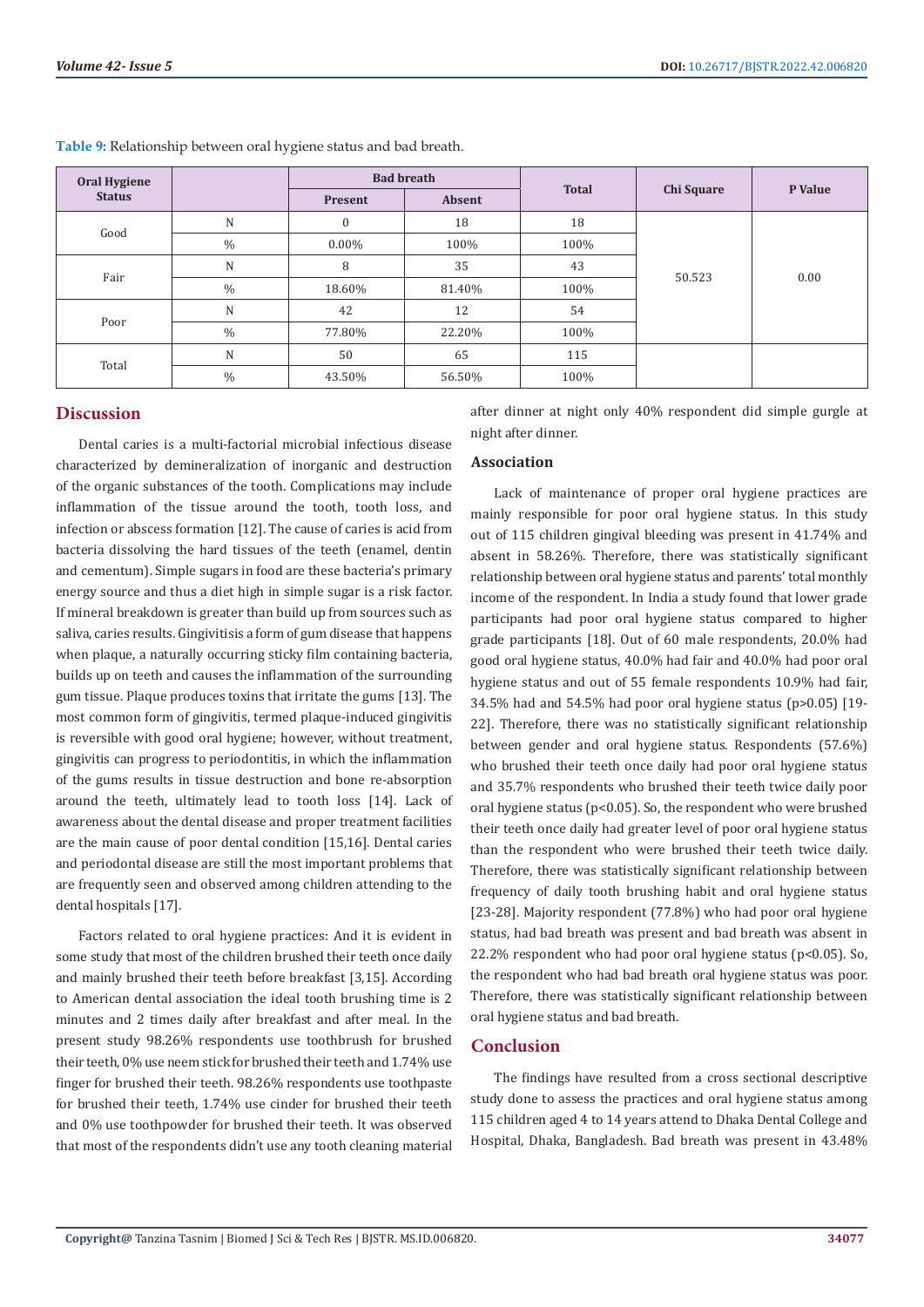children and was absent in 56.52% children out of 115 children. Study reveals that 77.8% respondent who had poor oral hygiene status bad breath was present and bad breath was absent in 22.2% respondent who had poor oral hygiene status. So, the respondent who had bad breath oral hygiene status was poor. Therefore, there was statistically significant relationship between oral hygiene status and bad breath. It was observed in this study that most of the children were fond of sugary and carbohydrate foods and drinks and took this kind of food almost every day and they also did not wash their mouth with water after taking any sugary and carbohydrates foods and drinks. In this study out of 115 children dental caries was present in 92.17% and absent in 7.83%. The survey revealed that in the age group 4 to 6 years the dmft index was 4.67, 7 to 8 years the dmft index was 5.39, 9 to 10 years the dmft index was 4.42 and among 11 to 14 years the DMFT index was 2.86. Sugary and carbohydrate foods are main reason of dental caries formation and did not clean mouth with water after taking any sweet and carbohydrate food increase dental caries formation.

Most of the children visited dentist second time and they visited whenever there is a pain or troubles with teeth or gums and for extraction of tooth. To maintain proper oral hygiene practices and oral hygiene status it is necessary to visit a dentist or dental hospital regularly. To maintaining good oral hygiene status simple preventive measures should be followed like proper brushing techniques and brushing the teeth twice daily and eating of less sticky food and avoidence of suger containing food as far as possible and rinsing of the mouth properly after taking sweet food and regular visit to a dentist and dental hospital is beneficial for children.

#### **References**

- 1. Lin S and Mauk A. Diseases in Rural India. Implementing Public Health Interventions in Developing Countries, pp. 105-129.
- 2. [Lateefat S \(2012\) Determinants of Oral Hygiene Status among Junior](https://www.researchgate.net/publication/272986322_Determinants_Of_Oral_Hygiene_Status_Among_Junior_Secondary_School_Students_In_Ilorin_West_Local_Government_Area_Of_Nigeria)  [Secondary School Students in Ilorin West Local Government Area of](https://www.researchgate.net/publication/272986322_Determinants_Of_Oral_Hygiene_Status_Among_Junior_Secondary_School_Students_In_Ilorin_West_Local_Government_Area_Of_Nigeria)  [Nigeria. IOSR Journal of Pharmacy and Biological Sciences 1\(3\): 44-48.](https://www.researchgate.net/publication/272986322_Determinants_Of_Oral_Hygiene_Status_Among_Junior_Secondary_School_Students_In_Ilorin_West_Local_Government_Area_Of_Nigeria)
- 3. [Nur E Saud, Abdul Awal, Ayrin Parvin, Shahriar Zaman, Tamanna Akbar,](https://www.rroij.com/open-access/study-on-oral-hygiene-awareness-and-practices-among-the-school-going-children-in-rajshahi-division-.php?aid=69594)  [et al. \(2016\) Study on Oral Hygiene: Awareness and Practices Among the](https://www.rroij.com/open-access/study-on-oral-hygiene-awareness-and-practices-among-the-school-going-children-in-rajshahi-division-.php?aid=69594)  [School Going Children in Rajshahi Division.](https://www.rroij.com/open-access/study-on-oral-hygiene-awareness-and-practices-among-the-school-going-children-in-rajshahi-division-.php?aid=69594)
- 4. Walter AB, Kenneth A Krebs (2006) Effect of dental flossing and tooth brushing on gingival bleeding and halitosis. Journal of Periodontology 77: 1386-1391.
- 5. [Darby M L, Walsh M M \(2010\) Dental Hygiene Theory and Practice.](https://www.worldcat.org/title/dental-hygiene-theory-and-practice/oclc/262883066)
- 6. [\(2016\) GBD 2015 Disease and Injury Incidence and Prevalence,](https://pubmed.ncbi.nlm.nih.gov/27733282/)  [Collaborators. \(8 October 2016\). "Global, regional, and national](https://pubmed.ncbi.nlm.nih.gov/27733282/)  [incidence, prevalence, and years lived with disability for 310 diseases](https://pubmed.ncbi.nlm.nih.gov/27733282/)  [and injuries, 1990-2015: a systematic analysis for the Global Burden of](https://pubmed.ncbi.nlm.nih.gov/27733282/)  [Disease Study 2015". Lancet 388\(10053\): 1545-1602.](https://pubmed.ncbi.nlm.nih.gov/27733282/)
- 7. [Vos T \(2012\) "Years lived with disability \(YLDs\) for 1160 sequelae of](https://pubmed.ncbi.nlm.nih.gov/23245607/)  [289 diseases and injuries 1990–2010: a systematic analysis for the](https://pubmed.ncbi.nlm.nih.gov/23245607/)  [Global Burden of Disease Study 2010". Lancet 380 \(9859\): 2163-2196.](https://pubmed.ncbi.nlm.nih.gov/23245607/)
- 8. [Bagramian RA, Garcia Godoy F, Volpe AR \(2009\) "The global increase](https://pubmed.ncbi.nlm.nih.gov/19281105/)  [in dental caries. A pending public health crisis". American journal of](https://pubmed.ncbi.nlm.nih.gov/19281105/)  [dentistry 22\(1\): 3-8.](https://pubmed.ncbi.nlm.nih.gov/19281105/)
- 9. [Silk H \(2014\) "Diseases of the mouth". Primary care 41\(1\): 75-90.](https://pubmed.ncbi.nlm.nih.gov/24439882/)
- 10. [Khan M, Nishi SE, Yusufzai SJ, Jamayet NB, Alam MK, et al. \(2016\) Oral](https://www.ijeds.com/doi/IJEDS/pdf/10.5005/jp-journals-10029-1122) [Health Status among Madrasa going Childrenin Selected Areas of Dhaka](https://www.ijeds.com/doi/IJEDS/pdf/10.5005/jp-journals-10029-1122) [City, Bangladesh. Int J Experiment Dent Sci 5\(1\): 45-49.](https://www.ijeds.com/doi/IJEDS/pdf/10.5005/jp-journals-10029-1122)
- 11. Rodrigues CR, Ando T, Guimarã[es LO \(1990\) "Simplified oral hygiene](https://pubmed.ncbi.nlm.nih.gov/2135326/) [index for ages 4 to 6 and 7 to 10 \(deciduous and mixed dentition\)". Rev](https://pubmed.ncbi.nlm.nih.gov/2135326/) [Odontol Univ Sao Paulo 4\(1\): 20-24.](https://pubmed.ncbi.nlm.nih.gov/2135326/)
- 12. [Laudenbach JM, Simon Z \(2014\) "Common Dental and Periodontal](https://pubmed.ncbi.nlm.nih.gov/25443675/) [Diseases: Evaluation and Management". The Medical clinics of North](https://pubmed.ncbi.nlm.nih.gov/25443675/) [America 98 \(6\): 1239-1260.](https://pubmed.ncbi.nlm.nih.gov/25443675/)
- 13. (1989) The American Academy of Periodontology. Proceedings of the World Workshop in Clinical Periodontics. Chicago: The American Academy of Periodontology 1989: I/23-I/24.
- 14. (2000) "Parameter on Plaque-Induced Gingivitis". Journal of Periodontology 71(5 Suppl): 851-852.
- 15. [Sarwar AFM, Kabir MH, AFMM Rahman, A Haque, MA Kasem, et al. \(2012\)](https://www.banglajol.info/index.php/JDNMCH/article/view/12240) [Oral hygiene practice among the primary school children in selected](https://www.banglajol.info/index.php/JDNMCH/article/view/12240) [rural areas of Bangladesh. Dhaka National Med. Coll Hos 18\(01\): 43-48.](https://www.banglajol.info/index.php/JDNMCH/article/view/12240)
- 16. [Helen W, Ian N \(2005\) Evidence-based periodontal disease prevention](https://pubmed.ncbi.nlm.nih.gov/15655021/) [and treatment: introduction. Periodontology 37: 9-11.](https://pubmed.ncbi.nlm.nih.gov/15655021/)
- 17. [Anand PS, Kuriakose S \(2009\) Causes and Patterns of Loss of Permanent](https://thejcdp.com/doi/JCDP/pdf/10.5005/jcdp-10-5-58) [Teeth among Patients Attending a Dental Teaching Institution in South](https://thejcdp.com/doi/JCDP/pdf/10.5005/jcdp-10-5-58) [India. J Contemp Dent Pract 10\(5\).](https://thejcdp.com/doi/JCDP/pdf/10.5005/jcdp-10-5-58)
- 18. [Phyo AZ, Chansatitporn N, Narksawat K \(2013\) Oral health status](https://pubmed.ncbi.nlm.nih.gov/24450249/) [and oral hygiene habits among children aged 12-13 years in Yangon,](https://pubmed.ncbi.nlm.nih.gov/24450249/) [Myanmar. Southeast Asian J Trop Med Public Health 44\(6\): 1108-1114.](https://pubmed.ncbi.nlm.nih.gov/24450249/)
- 19. [Kuppuswamy VL, Murthy S, Sharma S, Surapaneni KM, Grover A, et](https://pubmed.ncbi.nlm.nih.gov/24603932/) [al. \(2014\) Oral hygiene status, knowledge, perceptions and practices](https://pubmed.ncbi.nlm.nih.gov/24603932/) [among school settings in rural South India. Oral Health Dent Manag](https://pubmed.ncbi.nlm.nih.gov/24603932/) [13\(1\): 146-154.](https://pubmed.ncbi.nlm.nih.gov/24603932/)
- 20. [Farzan MSA, Aayeed MA, Debnath S, Zerin I, Afrin S, et al. \(2013\)](https://www.banglajol.info/index.php/BJDRE/article/view/16591) [Oral health condition among selected school children in Dhaka city.](https://www.banglajol.info/index.php/BJDRE/article/view/16591) [Bangladesh J Dent Edu Res 3\(1\): 21-24.](https://www.banglajol.info/index.php/BJDRE/article/view/16591)
- 21. [Fakir MM, Alam KMU, Mamun FA, Sarker N \(2010\) A Survey on Oral](https://www.researchgate.net/publication/270111496_A_Survey_on_Oral_Health_Condition_in_Primary_School_Children) [Health Condition in Primary School Children. Medicine today 22\(02\):](https://www.researchgate.net/publication/270111496_A_Survey_on_Oral_Health_Condition_in_Primary_School_Children) [70-72.](https://www.researchgate.net/publication/270111496_A_Survey_on_Oral_Health_Condition_in_Primary_School_Children)
- 22. [Wajid Hassan Khan, Palwasha Khan, Zafar Ali Khan \(2009\) "Oral](https://www.researchgate.net/publication/322313759_oral_cleanliness_of_school_children_of_ghazi_tehsil_district_haripur) [cleanliness of school children of Ghazi Tehsil, district Haripur". Pakistan](https://www.researchgate.net/publication/322313759_oral_cleanliness_of_school_children_of_ghazi_tehsil_district_haripur) [Oral & Dental Journal 29\(1\): 137-140.](https://www.researchgate.net/publication/322313759_oral_cleanliness_of_school_children_of_ghazi_tehsil_district_haripur)
- 23. [Sogi GM, Bhaskar DJ \(2002\) "Dental caries and Oral Hygiene Status of](https://pubmed.ncbi.nlm.nih.gov/12587751/) [school children in Davangere related to their Socio - Economic levels:](https://pubmed.ncbi.nlm.nih.gov/12587751/) [An Epidemiological study." J Indian Soc Pedo Prev Dent 20\(4\): 152-157.](https://pubmed.ncbi.nlm.nih.gov/12587751/)
- 24. [Yee R, David J, Khadka R \(2006\) Oral cleanliness of 12-13-year-old and](https://pubmed.ncbi.nlm.nih.gov/17065783/) [15-year –old school children of Sunsari District. Nepal J Indian Soc](https://pubmed.ncbi.nlm.nih.gov/17065783/) [Pedod Prev Dent 24\(3\): 146-151.](https://pubmed.ncbi.nlm.nih.gov/17065783/)
- 25. [Nazik Mostafa Nurelhuda, Tordis Agnete Trovik, Raouf Wahab Ali, Mutaz](https://pubmed.ncbi.nlm.nih.gov/19527502/) [Faisal Ahmed \(2009\) "Oral health status of 12-year-old school children](https://pubmed.ncbi.nlm.nih.gov/19527502/) [in Khartoum state, the Sudan; a school-based survey". BMC Oral Health](https://pubmed.ncbi.nlm.nih.gov/19527502/) [9: 15.](https://pubmed.ncbi.nlm.nih.gov/19527502/)
- 26. Gonçalves AI, Neves H, Frias-Bulhosa. University Fernando Pessoa, Porto, Portugal" Caries experience of school children from the Maia district, Portugal" J. Faculty of Health Sciences.
- 27. [O bamigboye, T M akande \(2007\) Oral hygiene status of students](https://www.researchgate.net/publication/234078966_Oral_Hygiene_Status_of_Students_in_Selected_Secondary_Schools_in_Osogbo_Nigeria) [in selected secondary schools in osogbo, Nigeria. Nigerian medical](https://www.researchgate.net/publication/234078966_Oral_Hygiene_Status_of_Students_in_Selected_Secondary_Schools_in_Osogbo_Nigeria) [practitioner 51\(4\): 71-75.](https://www.researchgate.net/publication/234078966_Oral_Hygiene_Status_of_Students_in_Selected_Secondary_Schools_in_Osogbo_Nigeria)
- 28. [Kapoor U, Sharma G, Juneja M, Nagpal A \(2016\) "Halitosis: Current](https://pubmed.ncbi.nlm.nih.gov/27095913/) [concepts on etiology, diagnosis and management". European journal of](https://pubmed.ncbi.nlm.nih.gov/27095913/) [dentistry 10 \(2\): 292-300.](https://pubmed.ncbi.nlm.nih.gov/27095913/)